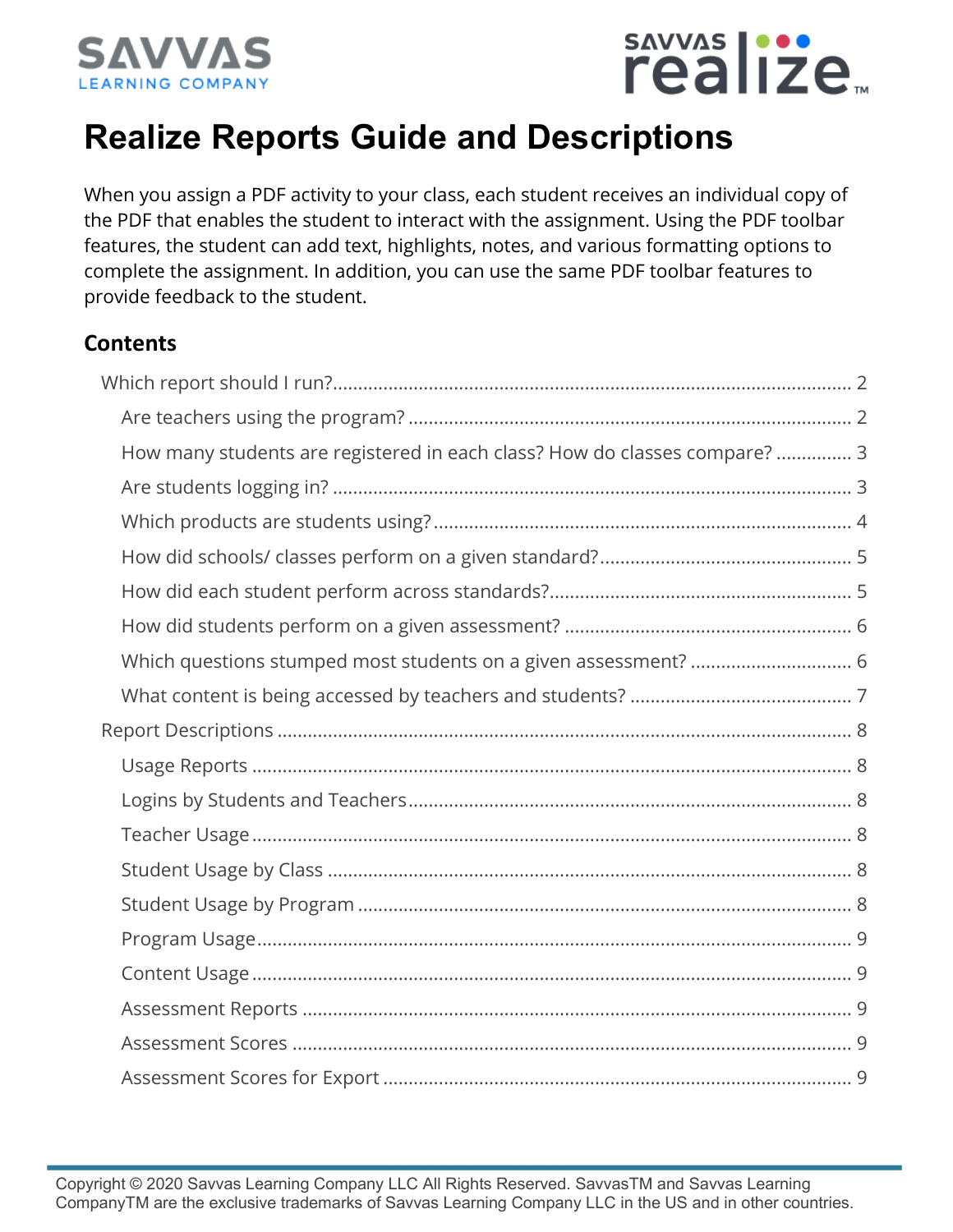

# sAVVAS |::

## **Which report should I run?**

#### **Are teachers using the program?**

#### **Report to run**: Teacher Usage

Shows all enrolled teachers, number of classes, number of assignments, number of logins, and first and last login for the filtered time frame.

| <b>Metric to</b><br><b>Analyze</b> | <b>Questions to Consider</b>                                                        | <b>Possible Implications</b>                                                                                                                  |
|------------------------------------|-------------------------------------------------------------------------------------|-----------------------------------------------------------------------------------------------------------------------------------------------|
| # Classes                          | Are teachers setting up their<br>classes as expected by the<br>implementation plan? | If # Classes per teacher is below<br>expectations, teachers or Customer<br>Admin may need help configuring classes<br>and rosters.            |
| # Logins                           | Are some teachers logging in<br>significantly more or less<br>than others?          | Large variations in # Logins across<br>teachers may indicate inconsistent<br>implementation or opportunities for<br>professional development. |
| # Logins                           | Have sessions dropped off or<br>increased as time goes by?                          | May need to investigate possible barriers<br>to usage. Are there infrastructure (e.g., #                                                      |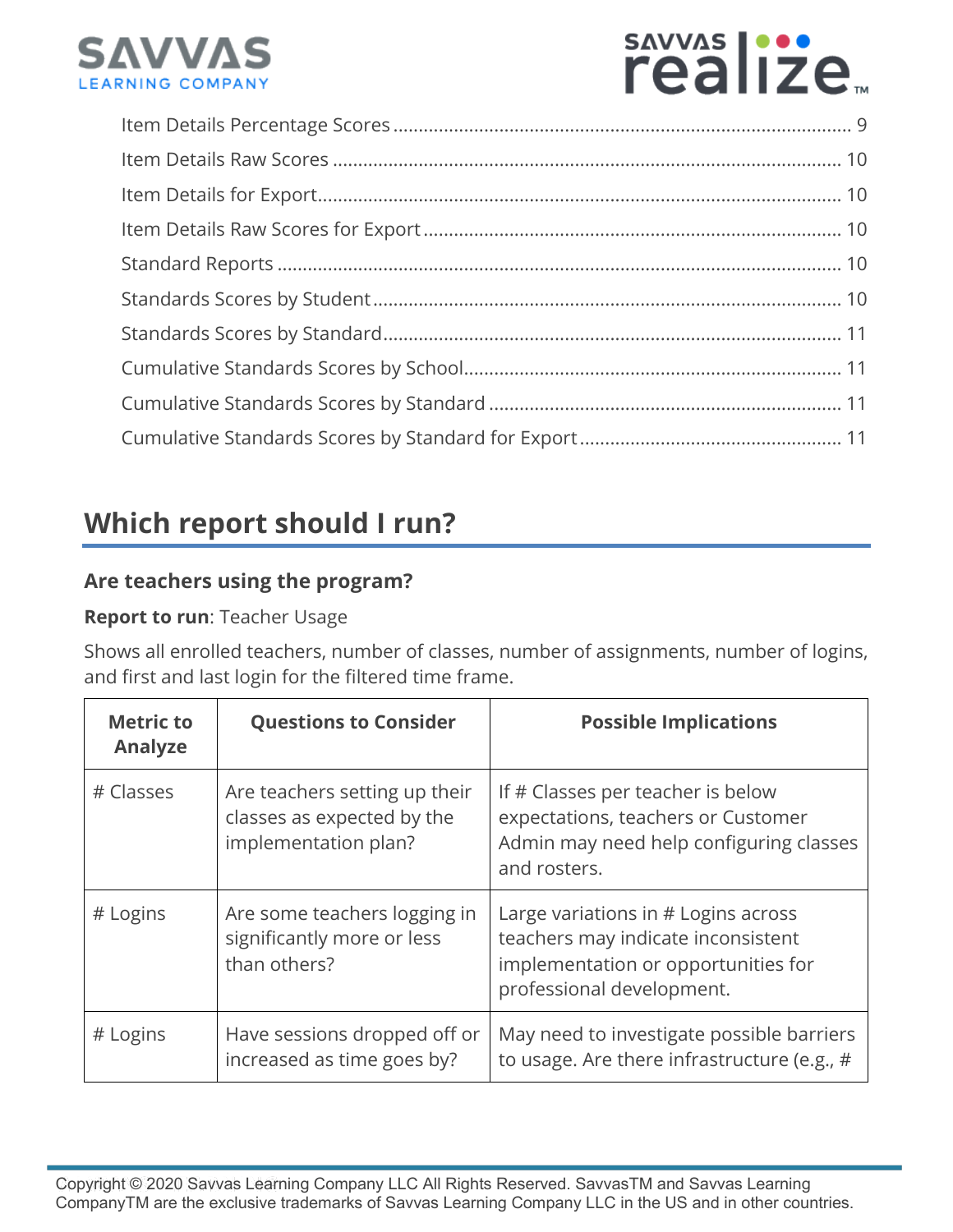



devices, bandwidth) constraints? Is the product difficult to use?

#### **How many students are registered in each class? How do classes compare?**

**Report to run**: Student Usage by Class

- Shows enrolled vs. active students by class.
- Provides total and average number of logins per class.

Provides total and average number of logins per class.

| <b>Metric to</b><br>Analyze | <b>Questions to Consider</b>                                                             | <b>Possible Implications</b>                                                                                              |
|-----------------------------|------------------------------------------------------------------------------------------|---------------------------------------------------------------------------------------------------------------------------|
| # Enrolled<br>(Students)    | Are enrollments in one class<br>higher/lower than expected<br>compared to other classes? | Comparing enrollments across classes<br>can identify best practices to share with<br>others.                              |
| # Enrolled<br>(Students)    | How many students were<br>added to classes in a given<br>time frame?                     | If enrollments don't match expectations,<br>teachers or administrators might need to<br>be trained on enrolling students. |

#### **Are students logging in?**

**Report to run**: Student Usage by Class

- Shows enrolled vs. active students by class.
- Provides total and average number of logins per class.

| <b>Metric to</b><br>Analyze | <b>Questions to Consider</b>                                              | <b>Possible Implications</b>                                                                                 |
|-----------------------------|---------------------------------------------------------------------------|--------------------------------------------------------------------------------------------------------------|
| # Active<br>(Students)      | Does the number of active<br>users match the number of<br>enrolled users? | Users may have problems using the<br>program or fail to see its value and may<br>need additional assistance. |
| # Active<br>(Students)      | Is the number of users from<br>the start of the year                      | Users may have had challenges early in<br>the year that were not addressed.                                  |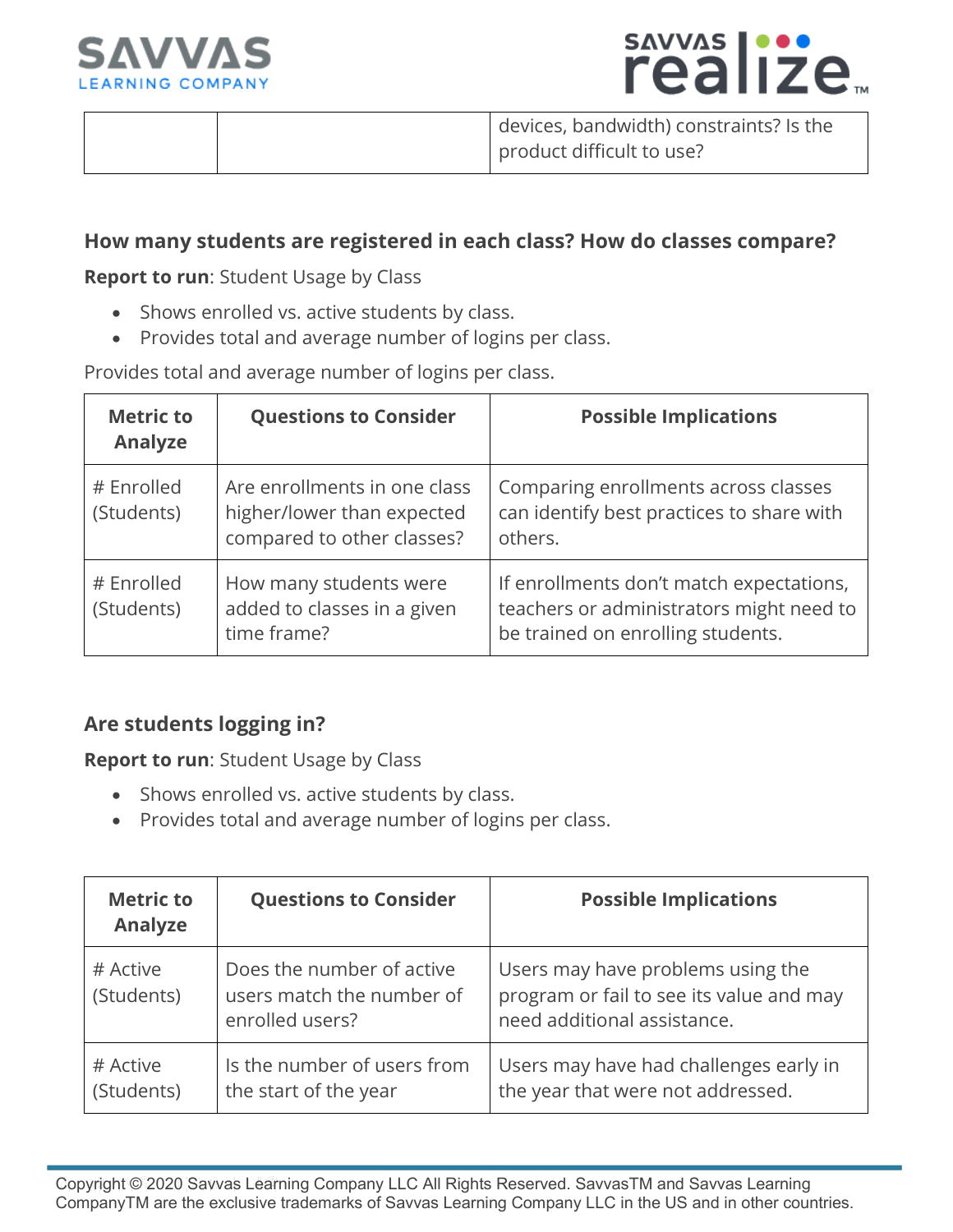



| consistent with the current | Running this report at the school or         |
|-----------------------------|----------------------------------------------|
| number of users?            | district level can help identify teachers or |
|                             | schools, respectively, that may need         |
|                             | extra assistance in continuing to use the    |
|                             | product.                                     |

#### **Which products are students using?**

**Report to run**: Student Usage by Program

- Shows all enrolled students, grouped by program with subtotals by class and school.
- Provides total # content assets opened vs. completed.

| <b>Metric to</b><br><b>Analyze</b>    | <b>Questions to Consider</b>                                       | <b>Possible Implications</b>                                                                                                                                                                                                            |
|---------------------------------------|--------------------------------------------------------------------|-----------------------------------------------------------------------------------------------------------------------------------------------------------------------------------------------------------------------------------------|
| # Content<br>Opened                   | Is the # of content opened as<br>expected for that time<br>period? | Lower than expected numbers could<br>suggest challenges in students accessing<br>the product to open assignments.                                                                                                                       |
| # Content<br>Opened vs.<br>#Completed | Are the two metrics equal?                                         | If students are opening but not<br>completing assignments, need to assess<br>roadblocks in student completion. Do<br>students not have enough time to finish<br>assignments in class? Are teachers<br>collecting the responses offline? |
| # Content<br>Opened,<br>#Completed    | Are the metrics consistent<br>across products?                     | If some products or classes have higher<br>usage trends than others, find out what<br>they're doing and share best practices<br>across the school/district.                                                                             |
| # Content<br>Opened,<br>#Completed    | How do the two metrics<br>trend throughout the year?               | A decrease over time in product usage<br>warrants further investigation. Faulty<br>implementation or inadequate buy in at<br>the beginning of the year would cause<br>these metrics to decrease over the year.                          |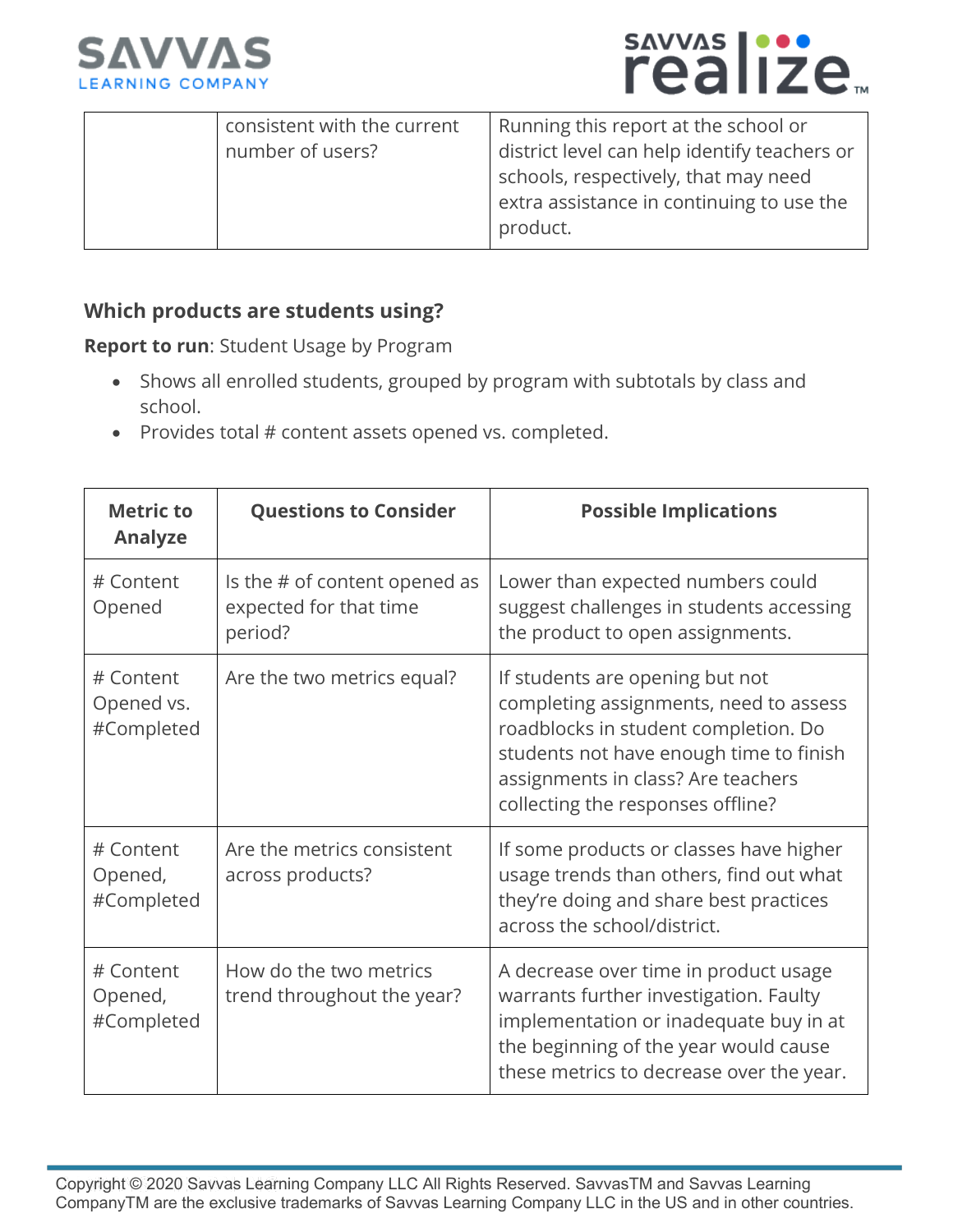



#### **How did schools/ classes perform on a given standard?**

**Report to run**: Cumulative Standards Scores by Standard

- Shows scores on all standards assessed in date range.
- Shows average across the date range.
- Grouped by school and class to facilitate comparisons.

| <b>Metric to</b><br><b>Analyze</b> | <b>Questions to Consider</b>                                         | <b>Possible Implications</b>                                                                                                                                                                                   |
|------------------------------------|----------------------------------------------------------------------|----------------------------------------------------------------------------------------------------------------------------------------------------------------------------------------------------------------|
| Standard<br>Average                | Which standards require<br>additional intervention?                  | Low average scores suggests a need to<br>intervene across the district or school<br>with additional curricular support or to<br>offer training in pedagogy or learning<br>resources specific to that standard. |
| Standard<br>Average (by<br>school) | How do the average scores<br>compare across schools and<br>teachers? | Identify best practices in higher<br>performing classes, and share with lower<br>than average schools and teachers.                                                                                            |

#### **How did each student perform across standards?**

**Report to run**: Cumulative Standards Scores by Standard

- Shows scores on all standards assessed in date range.
- Shows average across the date range.
- Grouped by school and class to facilitate comparisons.

| <b>Metric to</b><br><b>Analyze</b>   | <b>Questions to Consider</b>                                    | <b>Possible Implications</b>                                                                                       |
|--------------------------------------|-----------------------------------------------------------------|--------------------------------------------------------------------------------------------------------------------|
| Standard<br>Average (by<br>Standard) | On which standards are<br>students excelling vs.<br>struggling? | Low scores suggest opportunities to<br>provide additional curricular supports or<br>instruction for students.      |
|                                      |                                                                 | Analyzing by standard can help identify<br>where along the learning trajectory<br>students are struggling (Is it a |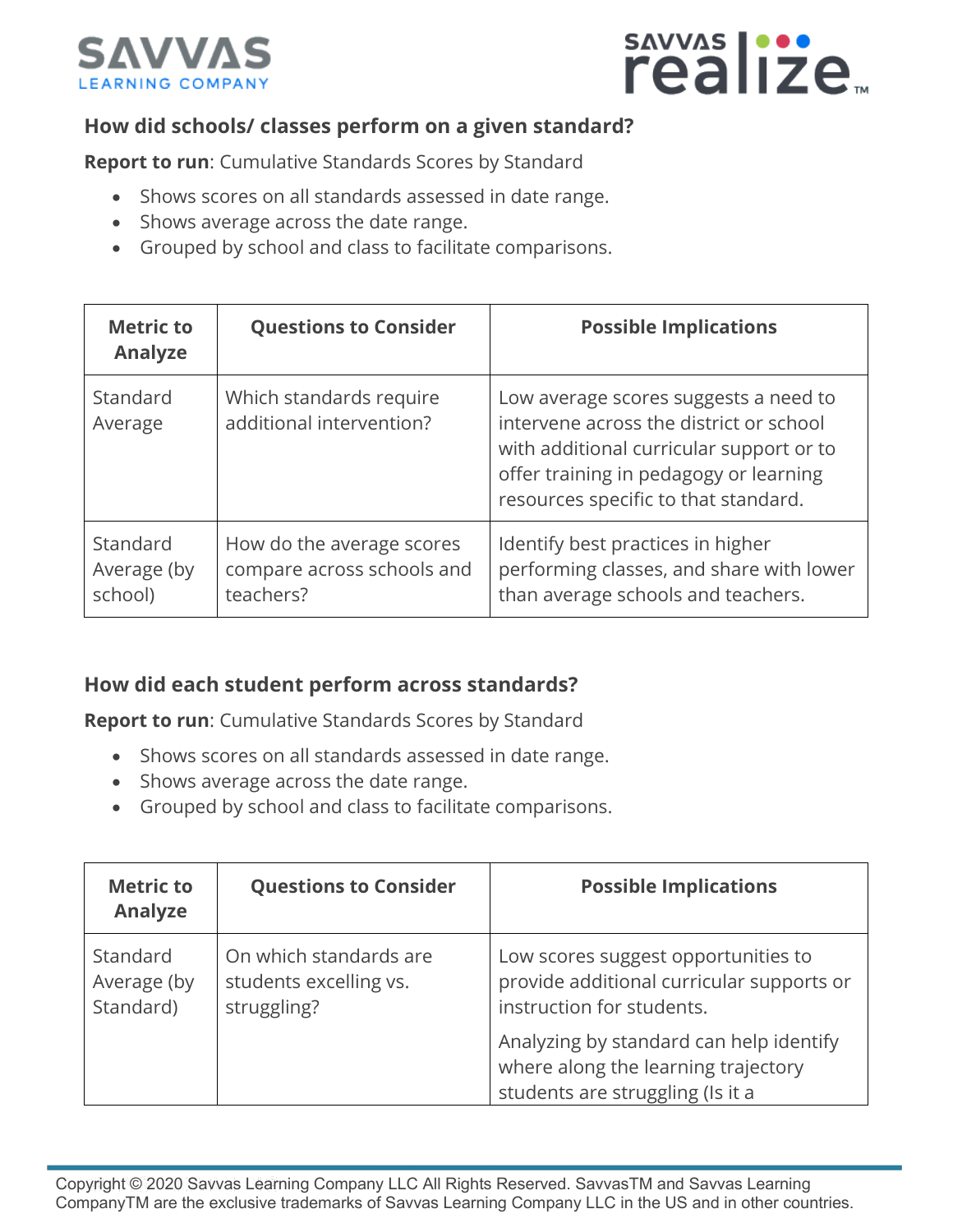



foundational standard that is causing the students to misunderstand subsequent standards?)

#### **How did students perform on a given assessment?**

**Report to run**: Assessment Scores, Assessment Scores for Export

- Shows score of every student who took an assessment.
- Grouped by school and class to facilitate comparisons.

| <b>Metric to</b><br><b>Analyze</b> | <b>Questions to Consider</b>                                     | <b>Possible Implications</b>                                                                                                                                                                                                                                                                             |
|------------------------------------|------------------------------------------------------------------|----------------------------------------------------------------------------------------------------------------------------------------------------------------------------------------------------------------------------------------------------------------------------------------------------------|
| Percent<br>Score                   | What trends are seen in the<br>assessment scores?                | Scores on assessments that cover<br>content taught for the first time (lesson<br>quizzes, chapter tests) would be<br>expected to be lower than summative<br>assessments. If summative assessment<br>scores remain flat or decrease, training<br>may be needed on the program's<br>intervention features. |
| Percent<br>Score                   | How do average scores<br>compare across schools and<br>teachers? | Identify best practices from higher than<br>average schools and teachers to share<br>with others.                                                                                                                                                                                                        |

#### **Which questions stumped most students on a given assessment?**

**Reports to run**: Item Details Percentage Scores, Item Details Raw Scores, Item Details for Export, Item Details Raw Scores for Export

- Shows the score on every question by every student who took an assessment.
- Shows scores color coded to user defined ranges.
- Shows the standard(s) mapped to each question
- Grouped by school and class to facilitate comparisons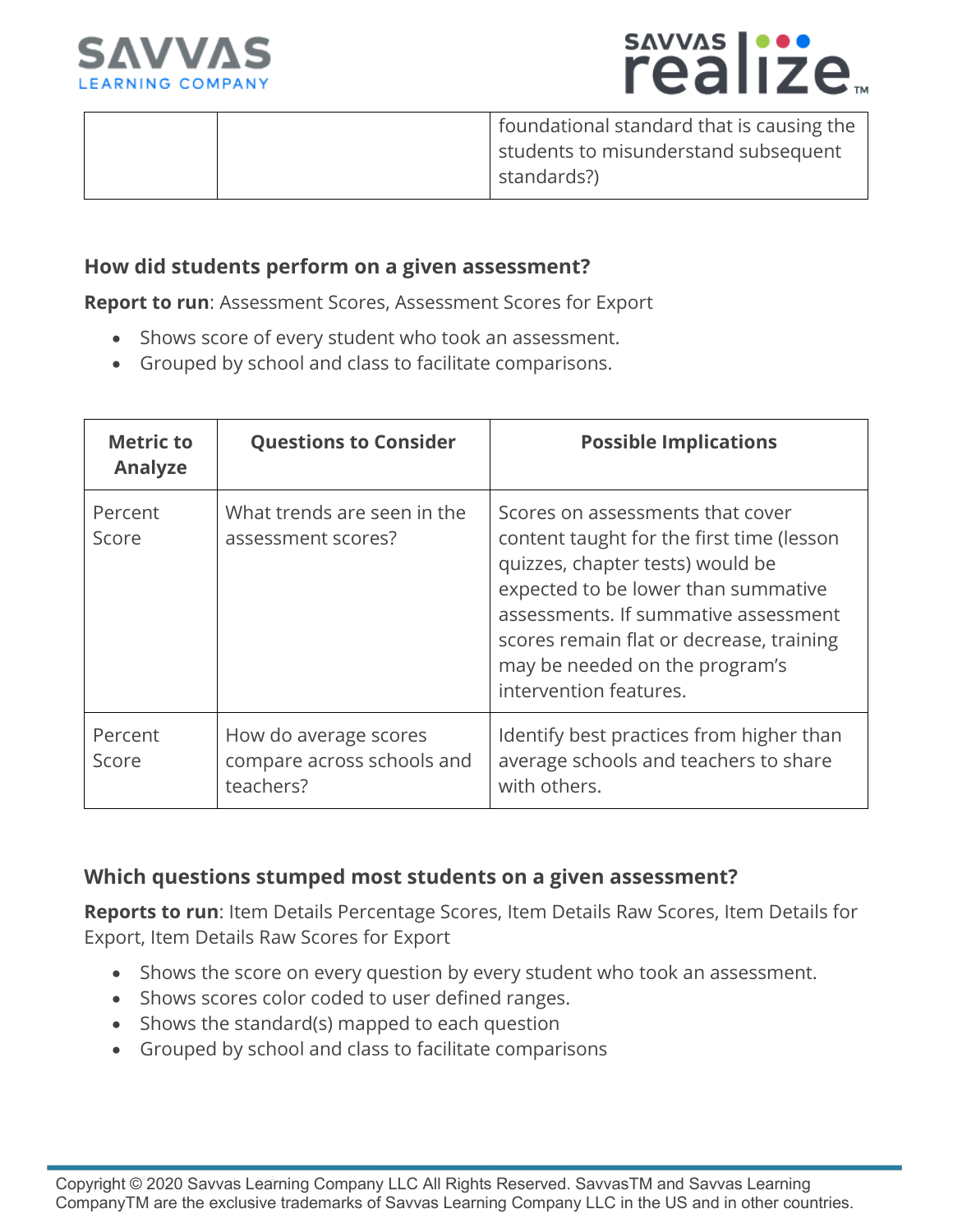



| <b>Metric to</b><br><b>Analyze</b> | <b>Questions to Consider</b>                                                                                     | <b>Possible Implications</b>                                                                                                                                            |
|------------------------------------|------------------------------------------------------------------------------------------------------------------|-------------------------------------------------------------------------------------------------------------------------------------------------------------------------|
| Percent<br>Score                   | Which questions did most<br>students get wrong? Are the<br>scores on that question<br>consistent across classes? | If everyone gets it wrong, there may be a<br>problem with the question itself. If some<br>students get full scores, the others may<br>need to be retaught the standard. |
| <b>Test Score</b>                  | How do average scores<br>compare across schools and<br>teachers?                                                 | Identify best practices from higher than<br>average schools and teachers to share<br>with others.                                                                       |

#### **What content is being accessed by teachers and students?**

**Report to run**: Content Usage

- Provides raw data, ideal for export to other tools.
- Shows all content opened events, corresponding login date/time, and scores for
- completed submissions.

| <b>Metric to</b><br><b>Analyze</b>            | <b>Questions to Consider</b>                                                                                | <b>Possible Implications</b>                                                                                                                                                                                                          |
|-----------------------------------------------|-------------------------------------------------------------------------------------------------------------|---------------------------------------------------------------------------------------------------------------------------------------------------------------------------------------------------------------------------------------|
| Program,<br>Product,<br>Content<br>Name, Type | Are teachers and students<br>accessing content as<br>expected by the<br>implementation goals?               | Gauge what types of content are being<br>accessed and how frequently. Gauge<br>who is accessing given content as a way<br>to identify best practices (when analyzed<br>with score reports).                                           |
| Type,<br>Content<br>Name                      | For a given product, do the<br>classes that use the product<br>use similar content around<br>the same time? | To the extent that lesson plans are<br>coordinated across the school or district,<br>variations in content used in a given<br>week may indicate classes or students<br>that are ahead of (or behind) the rest of<br>the organization. |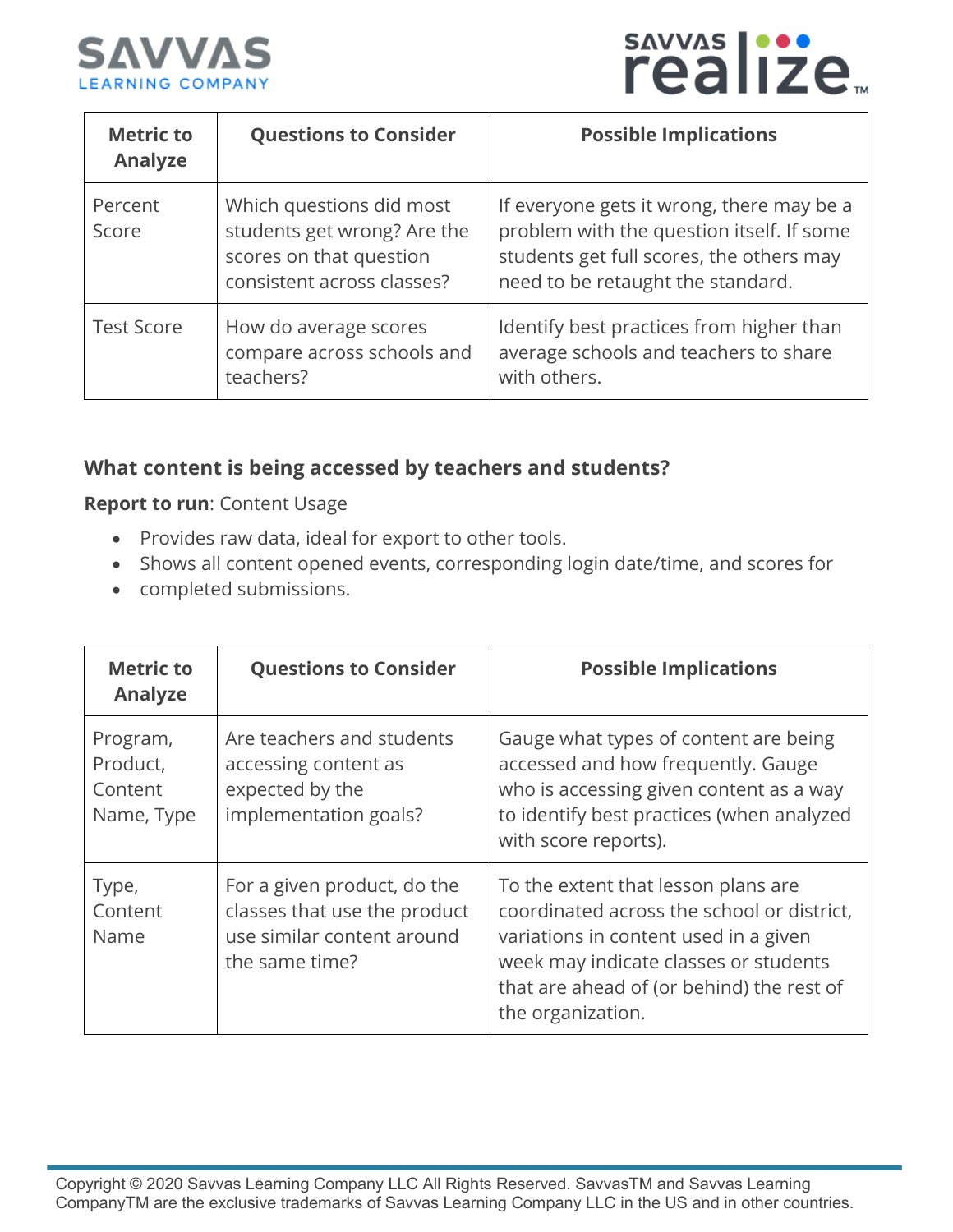

## **Report Descriptions**



#### **Usage Reports**

#### **Logins by Students and Teachers**

This report is intended to provide a list of everyone who has logged into Realize within the filtered timeframe. This report is used by administrators who want to check on individuals' use of the applications and gather metrics on which students, teachers, and/or schools are logging in at, above, or below expectations. Users may come to this report after viewing other reports on the Dashboard to drill into a specific school and determine which users are logging in.

#### **Teacher Usage**

This report is intended to provide a list of teachers who were registered in the district during the school year(s) filtered and shows the number of assignments they have created during the filtered timeframe. This report is used by administrators who want to check on individuals' use of Realize; gather metrics on classes, assignments, or logins; or compare metrics on the number assignments teachers create. Users may come to this report after viewing other reports on the Dashboard to drill into a specific school and examine which teachers are logging in or creating assignments.

#### **Student Usage by Class**

This report is intended to provide a list of all classes that were created in the district during the school year(s) filtered and shows the number of enrolled students so that the user can compare that against active students in a class. This report is used by administrators who want to check on classes' use of Realize; compare enrolled vs active students; or compare metrics on logins.

#### **Student Usage by Program**

This report is intended to provide a drillable list of all programs that have been associated to a class in the district during the school year(s) filtered as well as any programs with usage in the filtered time frame that were associated to a class in any previous year(s). This report is used by administrators who want to explore usage among programs or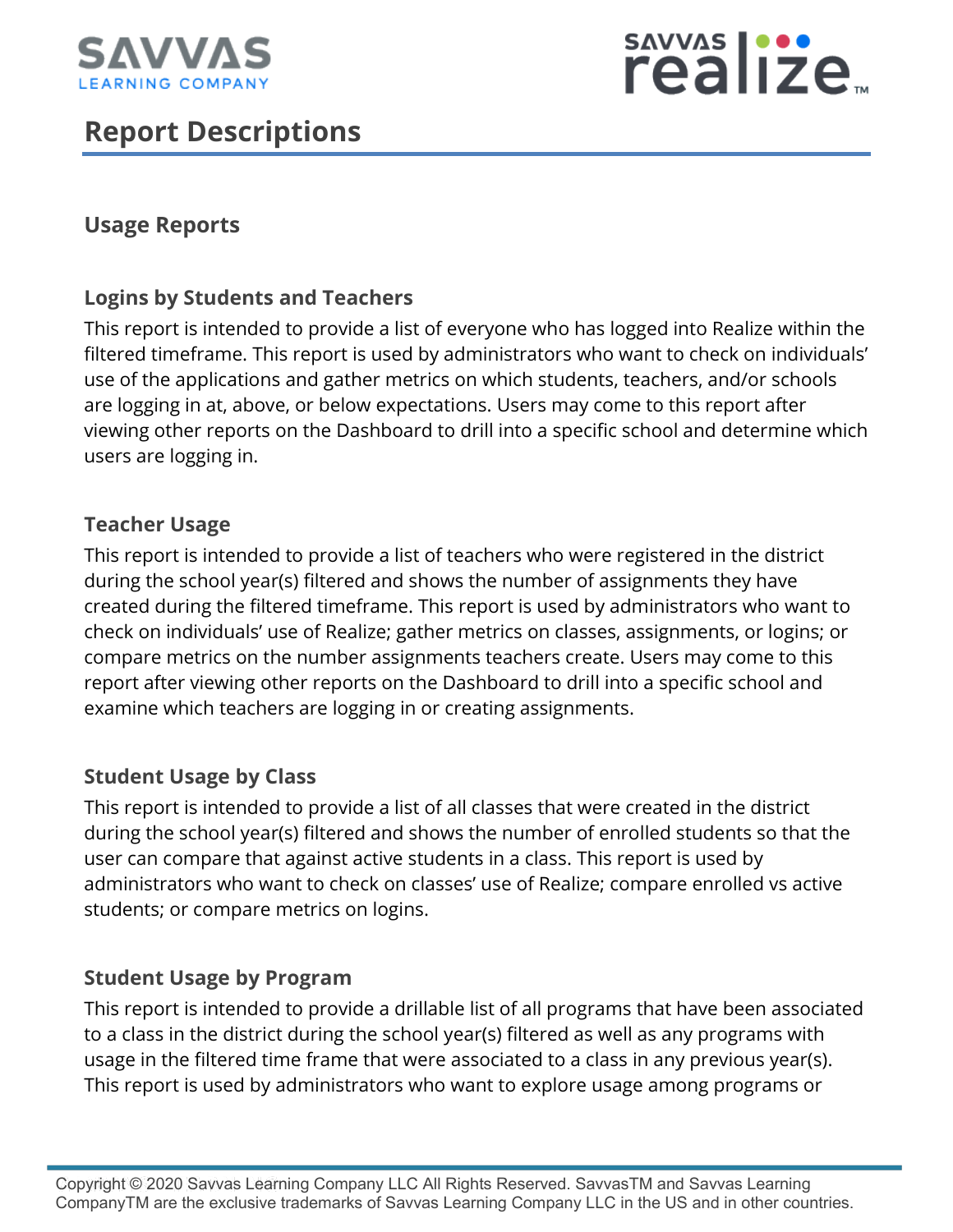



across a program by comparing content metrics across schools, classes, or students. This report lists programs, schools, classes, and students registered during the filtered school year(s). It also includes any programs, schools, and classes with usage by one or more students during the filtered time frame that were registered in a BTS prior to the time frame (in a class with usage all students in the class will show—even those with no usage.)

#### **Program Usage**

This report is intended to provide a list of all programs with usage (a minimum of one student opened a piece of content) in the district during the time frame filtered. This report is used by administrators who want a high-level look at the number of schools, classes, and students who have used a program.

#### **Content Usage**

This report is intended to provide an in-depth list of all content accessed in the district during the time frame filtered. This report is used by data-savvy administrators who want to perform additional analysis on their district's usage patterns.

#### **Assessment Reports**

#### **Assessment Scores**

This report is intended to provide a view of performance across assessments in the district during the filtered time frame. This report is used by administrators to compare school, class, program, and/or student assessment performance. This report is often used to compare performance in a common assessment delivered district wide. This report lists all assessments and is not driven by mastery.

#### **Assessment Scores for Export**

This report is intended to provide a list of students' performances on assessments across the district during the filtered time frame. This report is used by administrators to perform additional analysis on assessment performance or upload information into the district's SIS. This report lists all assessments and is not driven by mastery.

#### **Item Details Percentage Scores**

This report is intended to provide a view of performance on each question of an assessment in the district during the filtered time frame. This report displays the student's performance as a percentage. This report is used by administrators to compare school,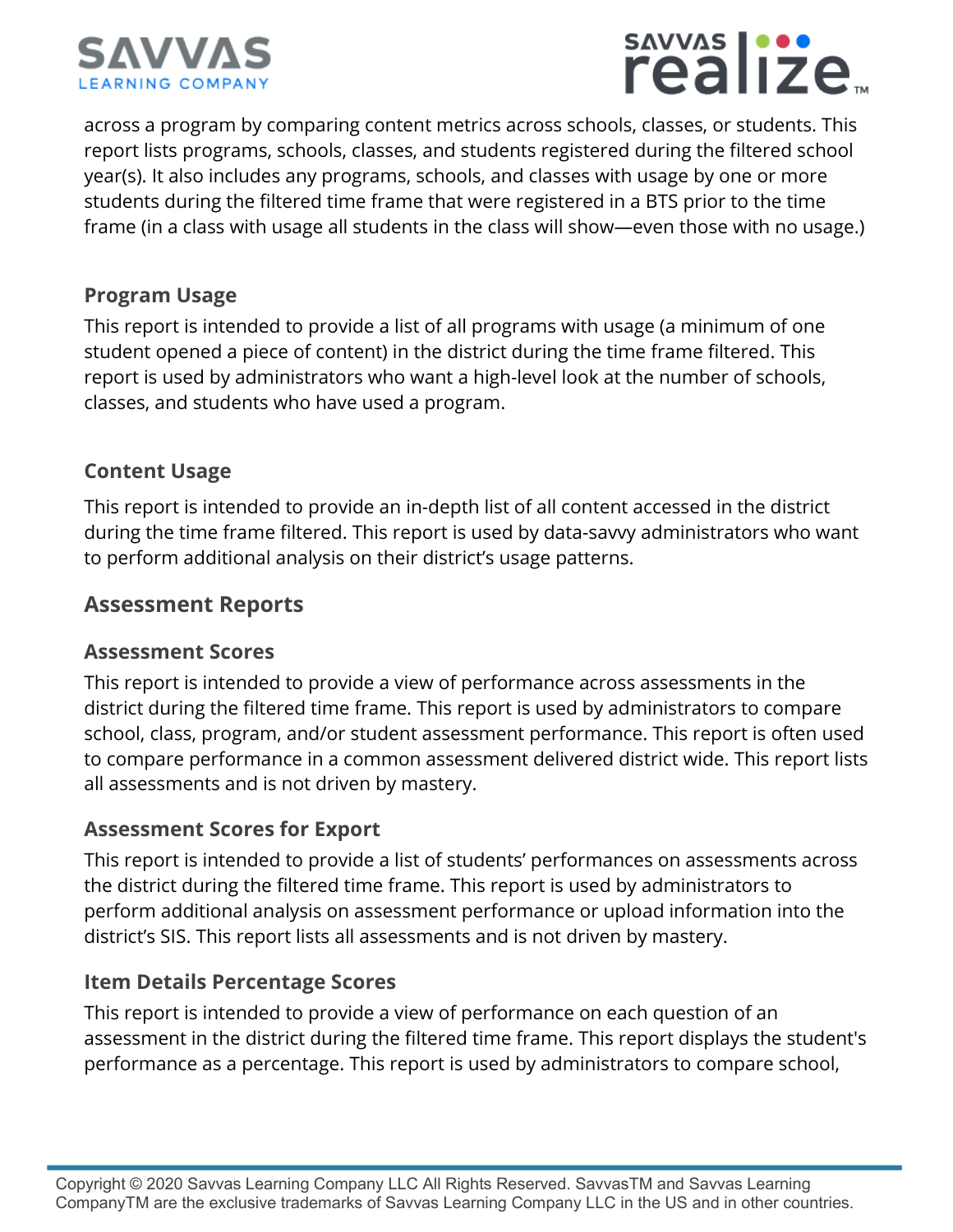



class, and/or student assessment performance. This report lists only assessments tagged as tests. It is not driven by mastery.

#### **Item Details Raw Scores**

This report is intended to provide a view of performance on each question of an assessment in the district during the filtered time frame. This report displays the student's performance as the number of points earned on each question (raw score). This report is used by administrators to compare school, class, and/or student assessment performance. This report lists only assessments tagged as tests. It is not driven by mastery.

#### **Item Details for Export**

This report is intended to provide a view of performance on each question of an assessment in the district during the filtered time frame. This report displays each student's performance as a percentage. This report is used by administrators to compare school, class, and/or student assessment performance. This report lists only assessments tagged as tests. It is not driven by mastery.

#### **Item Details Raw Scores for Export**

This report is intended to provide a view of performance on each question of an assessment in the district during the filtered time frame. This report displays the student's performance as the number of points earned on each question (raw score). This report is used by administrators to compare school, class, and/or student assessment performance or upload information into the district's SIS. This report lists only assessments tagged as tests. It is not driven by mastery.

#### **Standard Reports**

#### **Standards Scores by Student**

This report is intended to provide a high-level overview of a student's average performance across all standards assessed in the district during the filtered time frame. This report is used by administrators to see individual students' performances—at a glance one can identify students who excel or struggle overall. Using the filters, an administrator can review performance across school(s), subject(s), class(es), standards set(s), assessment(s), and/or individual standard(s). This report considers students' performance only on assessments tagged toward mastery in Realize.